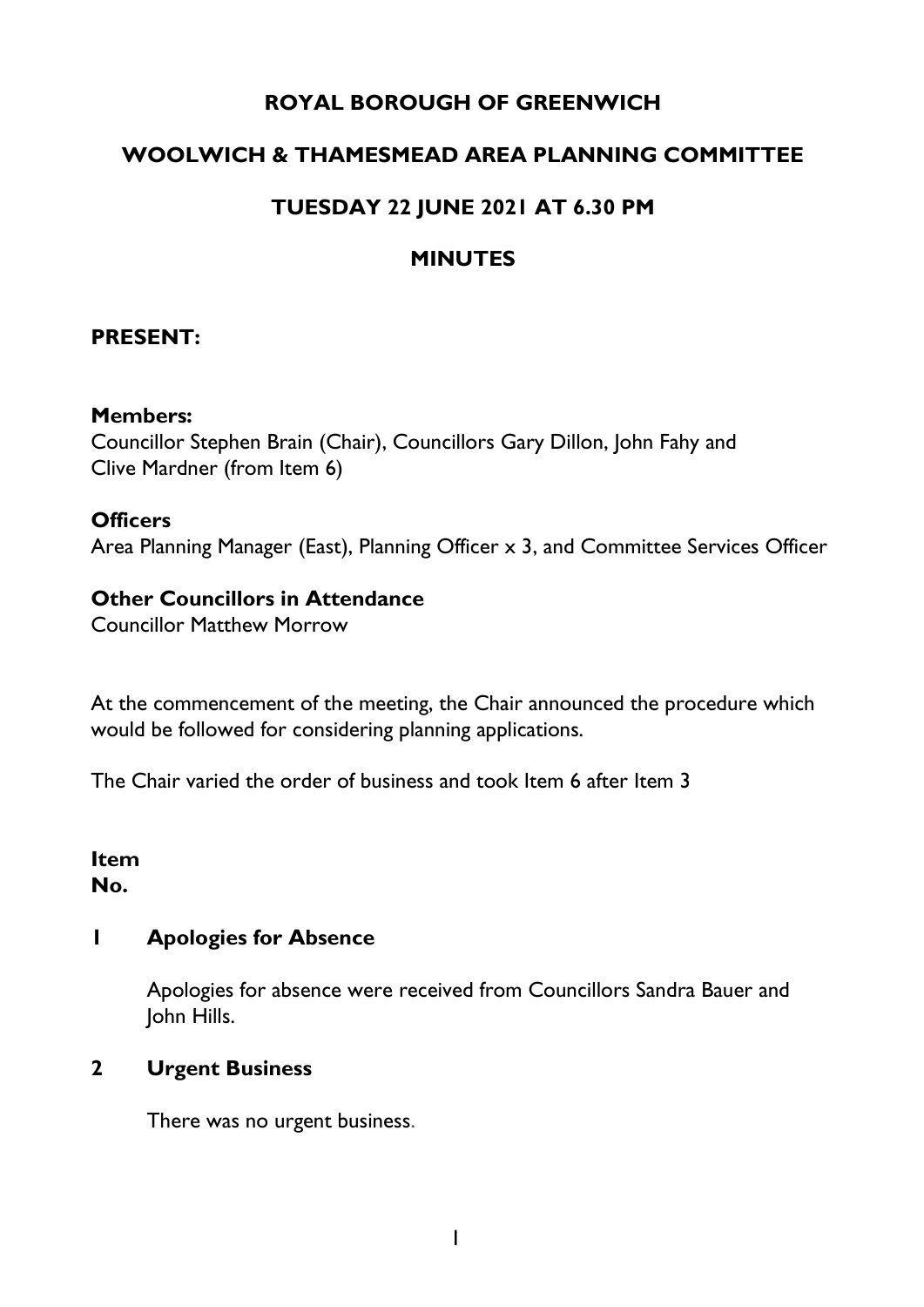## **3 Declarations of Interest**

### **Resolved –**

That the list of Councillors' memberships as Council appointed representatives on outside bodies, joint committees and school governing bodies be noted.

## **4 8 Streamdale, Abbey Wood, London, SE2 0PD**

The Planning Officer gave an illustrated introduction to the report.

In response to questions from the Committee, the Planning Officer replied that internal works had taken place to divide the property into two but he stated that the property was currently one dwelling unit. The garden had been also been subdivided. There was no legal limit on how much extensions to a property could be proposed, but there were limits on how much could be done under permitted development. The proposed Condition 6 restricted permitted development so any further extensions would require planning permission. The previously refused application which was appealed against did specifically note that part of the reason for refusal was undersized bedrooms and the Appeal Inspector overturned the reason for refusal specifically. He confirmed that parking surveys typically took place late at night to get a feel of the base level of residential parking of those who actually lived in the area. He said that there was no biodiversity assessment and none was expected for this kind of development. The nearest tree was in a neighbouring property and was far enough away from the proposed development to not be of concern.

The Committee was addressed by Ward Councillor Matthew Morrow, on behalf of Plumstead Ward Councillors. He noted that some works had gone ahead which while not a planning matter was presumptuous. It was felt that the previous reasons for refusal still stood; concerns were raised about the impact on parking. Councillor Morrow recognised that the Committee was constrained by the results of the previous appeal decision.

In response to a question from the Committee, Councillor Matthew Morrow replied that it was felt that a precedent was being set in a peaceful cul-de-sac with family homes being turned into a business opportunity.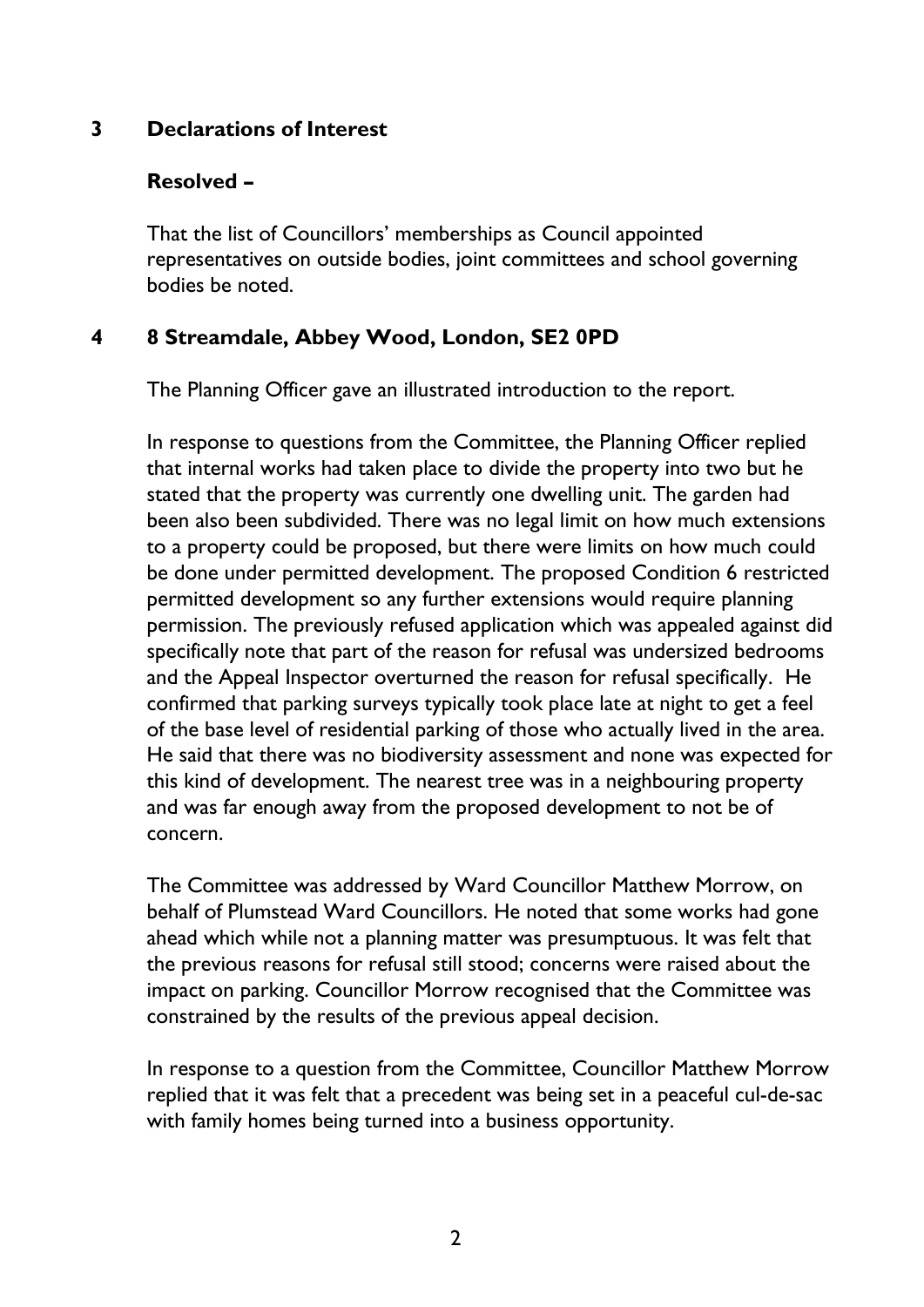The Committee was addressed by the agent for the applicant. He detailed the nature of the extensions and changes that had previously taken place to the building. He commented that the traffic survey was thorough and noted its conclusion. He rejected the objections as being too far away and not relevant.

The agent for the applicant refuted that the building had been sub-divided but rather that it should be two separate premises titles, 8 and 8A, the original building and an extension which just so happened to have been previously linked, and that 8 was now under different ownership and his client owned 8A. He said that though linked there had been two entrances.

In response to questions from the Committee the agent for the applicant stated that the house and garden had not been sub-divided, but rather there had been a separation of the two premises titles. He contested that the application related to 8 and not 8A, that they were now separate properties as proven by 8 having already been sold. He confirmed his client was the applicant for the application recently refused.

The Area Planning Manager (East) advised that it was the planning authority's understanding that at the time of the application a signed Certificate A was submitted for sole ownership of the property. A Certificate B for shared interest was subsequently received. She explained that it was possible for an applicant to submit an application that did not cover their sole ownership, there could be multiple people that had an interest in the land. She advised that it was the planning authority's understanding that the correct notices had been served and that the property had always been in lawful use as a single family dwelling house and the red line boundary covered the entirety of the site and that conditions would apply to everything within the red line boundary on the application.

In response to questions from the Committee, the Area Planning Manager (East) replied that it was possible for a property to have two council tax records but not to have the lawful planning permission to be used as two separate self-contained dwelling houses, they might then submit a retrospective planning permission to convert into two separate units. She advised that from the planning perspective it was a single unit.

The meeting adjourned at 17.25 to comply with public health recommendations in relation to Covid-19 and meeting places. The meeting reconvened at 19.35.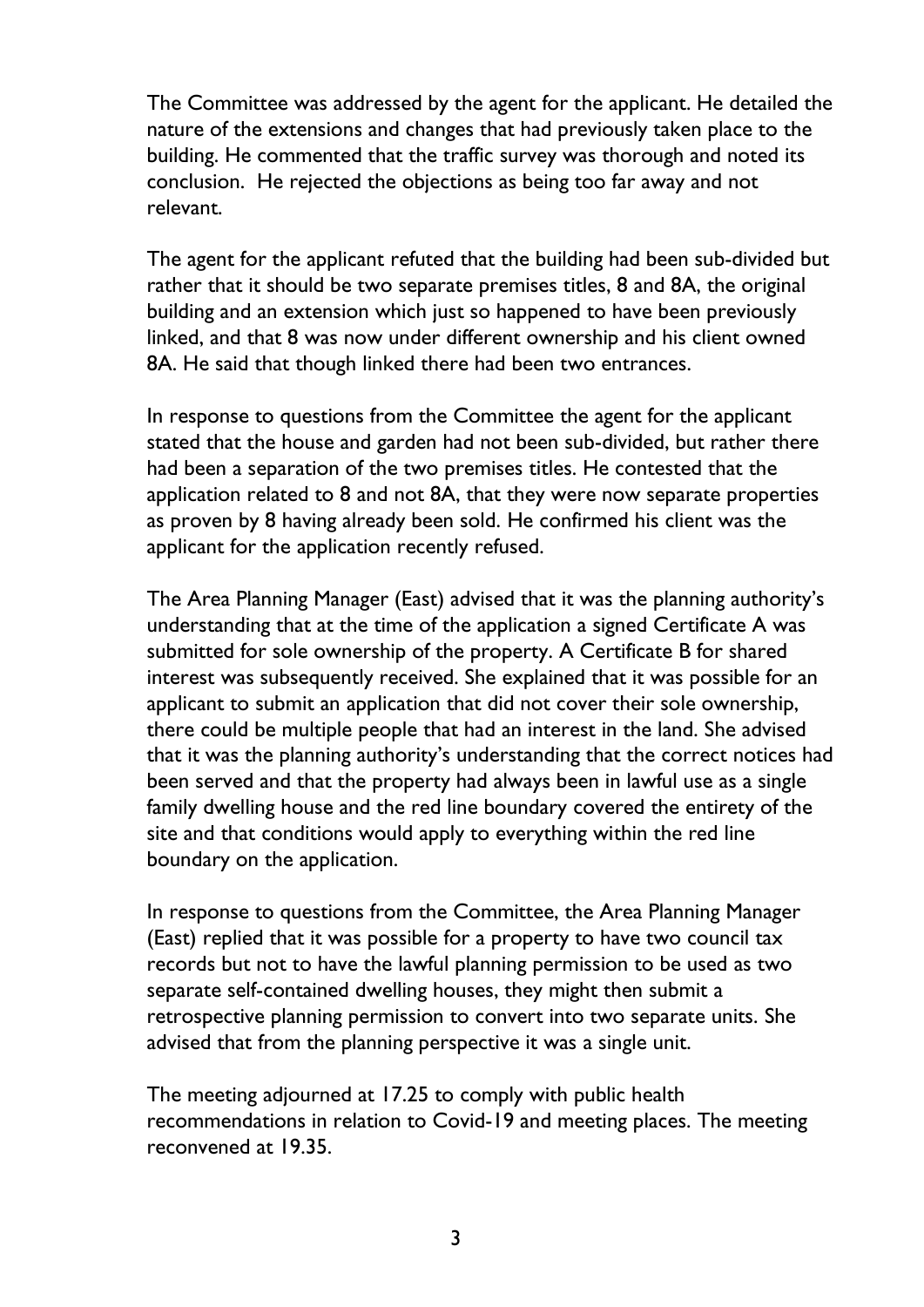During discussion of the matter Members recognised that they were constrained by the decision of the Planning Inspector. Members felt that there should be clarity about whether it was actually two separate properties.

The Area Planning Manager (East) advised the Committee that from the perspective of the planning authority it was a single family dwelling house, the red line boundary went around the totality. Even if there were a subdivision with the Land Registry or there were now two separate owners on the site or two separate council tax records from a planning perspective it was not a lawful division until there was planning permission to convert it into two or there was a Lawful Development Certificate.

In response to further questions from the Committee, The Area Planning Manager (East) replied that a red line boundary might cover a range of different ownership titles, it was not a material planning consideration in the assessment of an application, the onus was on the applicant to submit the correct application form.

The matter was put to the vote and with two votes in favour, and two abstentions, it was

# **Resolved –**

That full planning permission for a part-retrospective application for the construction of two (2) single storey rear extensions and other associated external alterations to allow the conversion of the house into two (2) selfcontained C3 houses. (Resubmission) be granted.

Subject to:

- i. The conditions in appendix 2 of the report, to be detailed in the notice of determination; and
- ii. The Authorisation of the Assistant Director of Planning & Building Control to make any minor change to the detailed working of the recommended conditions, as set out in the report and addendum report, where the Assistant Director of Planning & Building Control considers it appropriate, before issuing the decision notice.

# **5 340 Wickham Lane, Plumstead, London, SE2 0NZ**

The Planning Officer gave an illustrated introduction to the report.

In response to questions from the Planning Officer he confirmed that the dormer window had been built. There would be a degree of overlooking but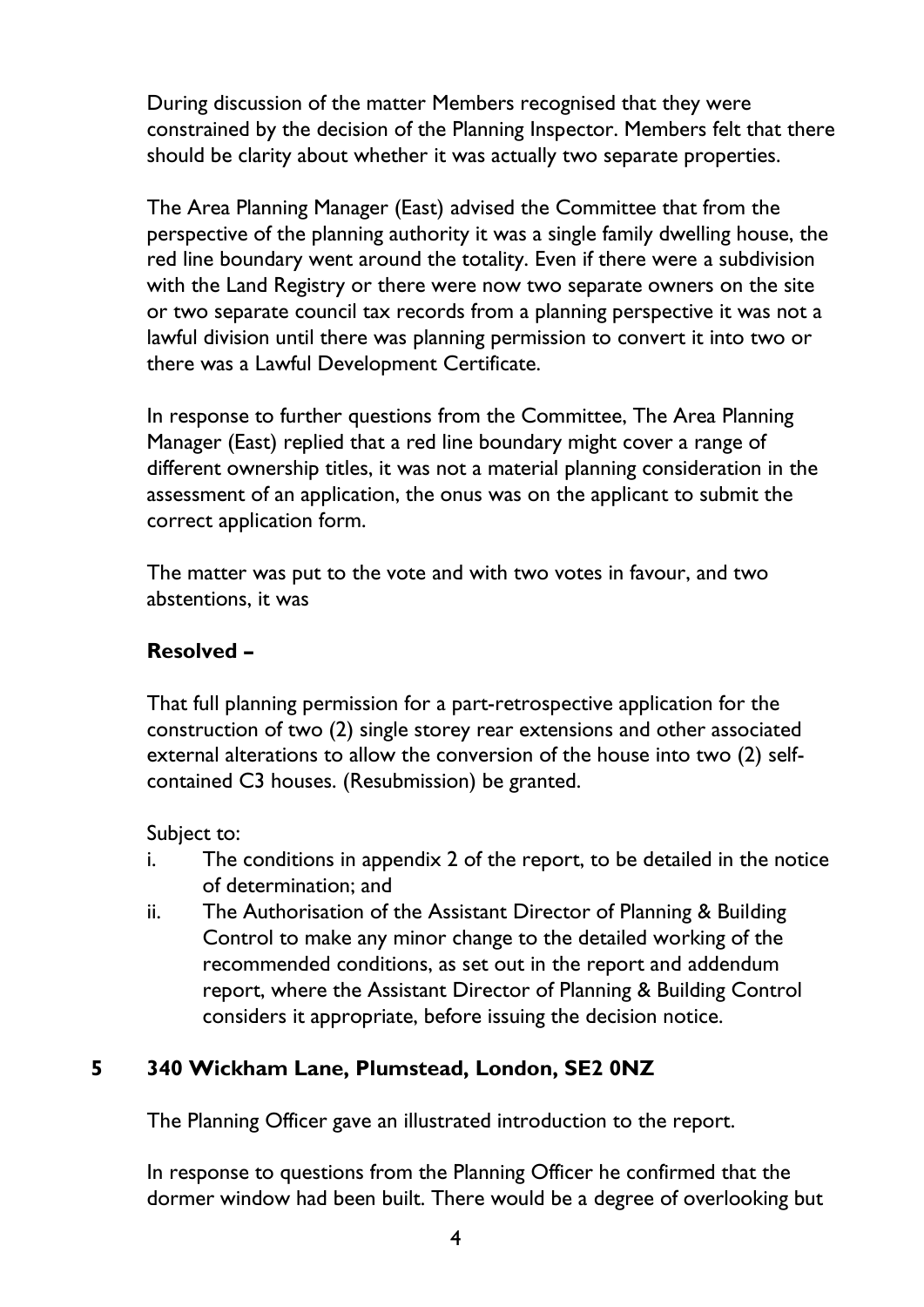generally no greater or worse than from the first floor windows below or from the properties either side so it did not generally raise concerns. Details had not been provided with regard to the number of bins, but refuse provision would be dealt with by the proposed Condition 2.

The Committee was addressed by Ward Councillor Matthew Morrow, on behalf of Plumstead Ward Councillors. Councillor Morrow said that Plumstead Ward Councillors objected to the conversion of family homes to HMOs. It was acknowledged that there was a need for HMOs as well as family homes but it was felt the balance was wrong and that Plumstead had too many HMOs. Some streets underwent a change in character as the number of HMOs increased. Families who wanted to live in Plumstead were being outbid by businesses who want to turn houses into a profit-making venture. Councillor Morrow indicated that most of Plumstead was subject to parking stress and that a HMO could lead to an increase in vehicles being parked in the area.

The Committee was addressed by the applicant. He understood there was issues with poor standard HMOs. He explained the reason why the property was being converted to a HMO. He detailed the proposal which sought to provide spacious accommodation for young people who were sometime working in the city or sometimes working from home. He said the aim was to have 5 bins.

In response to questions from the Committee, the applicant replied that it would be operated by a local management company who ran about 15 HMOs in the area. The company would select the occupants and be on call as required.

During discussion of the matter Members noted the reason for the proposal and were satisfied with the interior design.

The matter was put to the vote and it was unanimously

# **Resolved –**

That full planning permission for the proposed change of use from dwelling into HMO (6 people) with associated internal alterations be granted.

Subject to:

i. The conditions in appendix 2 of the report, to be detailed in the notice of determination; and